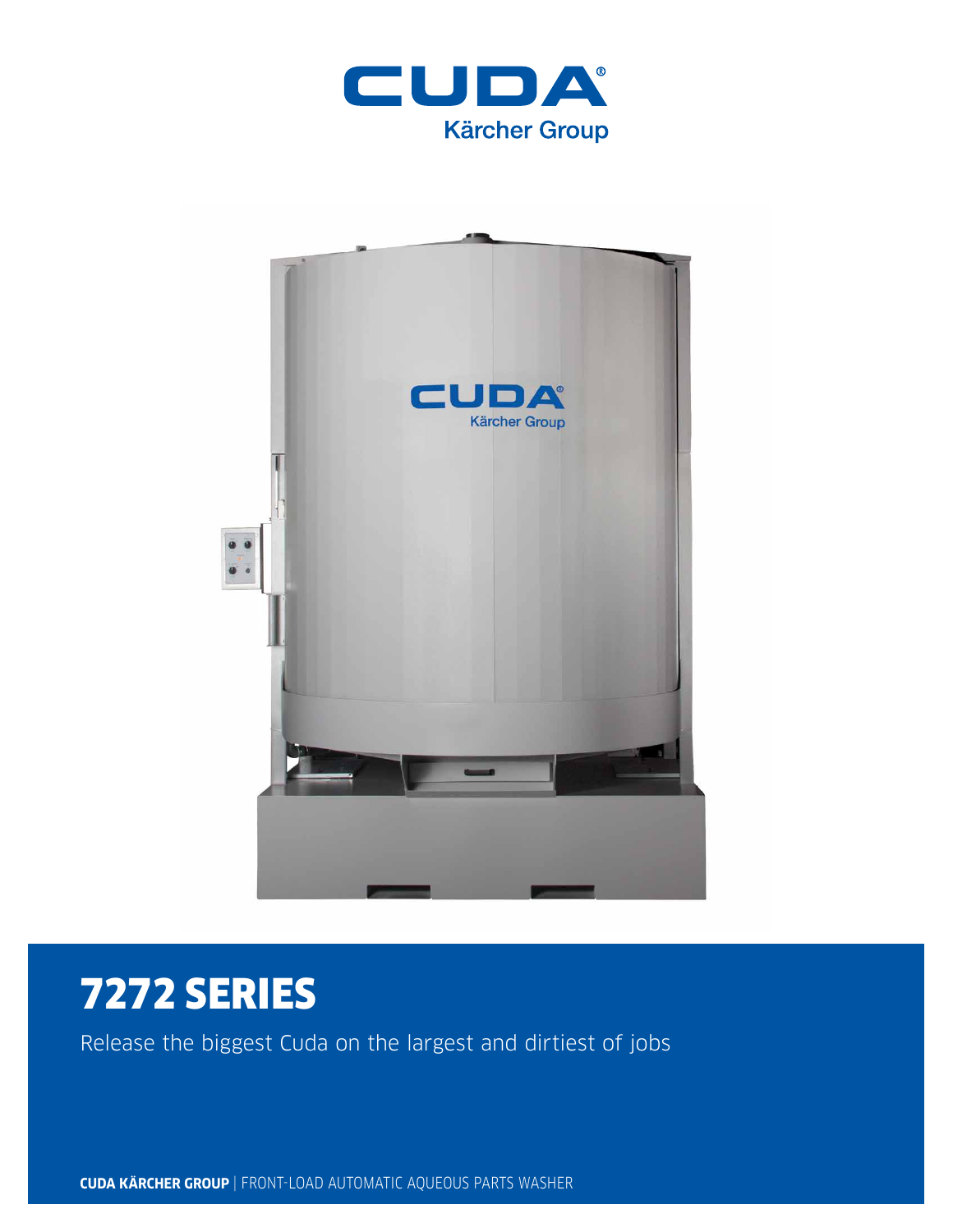# 7272 SERIES



# **Release the biggest Cuda on the largest and dirtiest of jobs**

The Cuda 7272 is the largest front-load parts washer in our entire product lineup. It features a turntable diameter of 72-inches, working height of 72-inches, and load capacity of 5000 lbs. The 7272 series is equipped with a 7.5 HP vertical seal-less pump producing 180 GPM at 40 PSI, and has a 160-gallon sump capacity. A variety of industries can benefit from a 72-inch diameter parts washer including oil and gas, heavy equipment industry (CAT), railroads, and large manufacturing.

### **Aqueous parts washers clean faster and better without using harmful solvents!**

Cuda automatic parts washers provide a safe and efficient solution to cleaning parts because they don't use harmful cleaning solvents to clean. Our automatic parts washers also provide a time-saving, easy parts cleaning solution for your staff allowing them to simultaneously clean parts while performing other tasks.



**TRADITIONAL 1 1 2 ABOUTIONAL CUDA KÄRCHER GROUP 3 3 PARTS WASHER PARTS WASHER**  $\alpha$ **O**  $\odot$ **TOP VIEW**

### **<sup>1</sup> Optional Dedicated Sump**

■ A part of the optional deluxe kit that functions completely independent of the main sump.

■ Fill with any type of cleaning solution.

#### **2 Compact Footprint**

■ Space saving roll-in door allows easy access to the wash chamber.

- Reduces footprint over other traditional parts washers.
- Roll-in door prevents wash solution from dripping on the shop floor.

### **<sup>3</sup> Customize and Accessorize**

■ Customize your parts washer to your specific needs, like with this deluxe kit, so washing becomes the easiest part of the work day.

#### **<sup>4</sup> Detergents Extend Your Warranty**

■ The 90-day labor warranty for all Cuda Kärcher Group parts washers is automatically extended to a 1-year labor warranty with exclusive use of our solvent free detergents. Our parts washers are also covered by a 1-year parts warranty.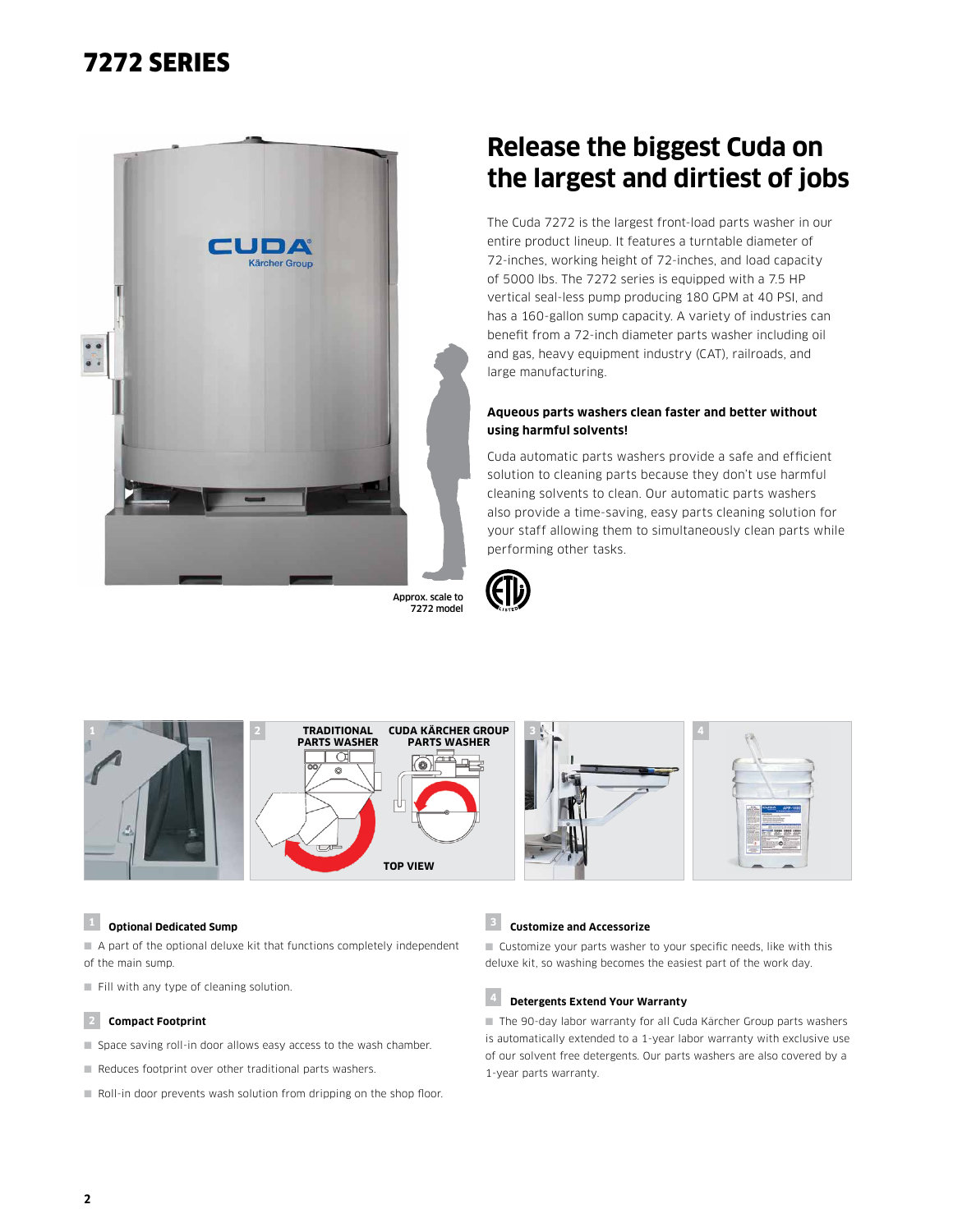# TECHNICAL DATA AND EQUIPMENT

#### **Front-Load Series Comparison**



#### **Features**

| $\blacksquare$ Vertical / Seal-less Pump: 7.5 HP / 180 GPM / 40 PSI |  |  |  |  |
|---------------------------------------------------------------------|--|--|--|--|
|                                                                     |  |  |  |  |

- 5,000 Lbs. Load Capacity, determined with even weight distribution
- 160 Gal. Sump Capacity
- $(2)$  9 kW Heaters
- Automatic Oil Skimmer
- 

Rear Forklift Extension Pockets protect electrical equipment Stainless Steel Sump Access Door

Roll-In Door Push Button Table Jog

 $M$ Machine: 100"L x 85"W x 126"H

Low Water Shutdown

| Technical data                                                                            |             |                       |                           |         |                   |               |  |
|-------------------------------------------------------------------------------------------|-------------|-----------------------|---------------------------|---------|-------------------|---------------|--|
| Model                                                                                     | Part No.    | <b>Working Height</b> | <b>Turntable Diameter</b> | Volt/PH | <b>Total Amps</b> | Ship Wt (lbs) |  |
| <b>Standard Models</b>                                                                    |             |                       |                           |         |                   |               |  |
| 7272                                                                                      | 1.043-519.0 | 72"                   | 72"                       | 230/3   | 58                | 4000          |  |
| 7272                                                                                      | 1.043-520.0 | 72"                   | 72"                       | 460/3   | 32                | 4000          |  |
| 7272                                                                                      | 1.043-521.0 | 72"                   | 72'                       | 575/3   | 26                | 4000          |  |
| NOTE: Ctandard 7373 cerior chip chrisle wrapped on flathod. Allow additional transit time |             |                       |                           |         |                   |               |  |

NOTE: Standard 7272 series ship shrink wrapped on flatbed. Allow additional transit time.

**Standard Accessories Part No. Description** 8.916-220.0 Preferred Options Package - Contains Parts Tree, Small Parts Basket, Containment Ring, Oil-Drain Container

| <b>Optional Accessories</b> |                                                                    |             |                                                 |  |  |  |
|-----------------------------|--------------------------------------------------------------------|-------------|-------------------------------------------------|--|--|--|
| Part No.                    | Description                                                        | Part No.    | <b>Description</b>                              |  |  |  |
| 8.749-394.0                 | Automatic Water Fill                                               | 8.725-267.0 | Heater Timer 24 hour 7 day                      |  |  |  |
| 8.923-103.0                 | 72" Containment Ring                                               | 8.725-268.0 | Heater Timer & Skimmer 24 hour 7 day            |  |  |  |
| 8.921-972.0                 | 2 Stage Filtration                                                 | 8.924-172.0 | Oil Drain Container                             |  |  |  |
| 8.923-102.0                 | Filtration & Sump Sweep                                            | 9.802-283.0 | Hour Meter                                      |  |  |  |
| 8.924-191.0                 | 60 Mesh for Debris Screen Tray Insert                              | 8.923-974.0 | Vertical Center Wash Bar                        |  |  |  |
| 8.924-208.0                 | 6 Hook Parts Tree                                                  | 8.753-825.0 | Light Duty Medium Parts Basket (16" x 12" x 6") |  |  |  |
| 8.749-397.0                 | Deluxe Kit: Detail and Power Brush with Side Sink and<br>Side Sump | 8.723-214.0 | Gray Spray Paint                                |  |  |  |
|                             |                                                                    |             |                                                 |  |  |  |